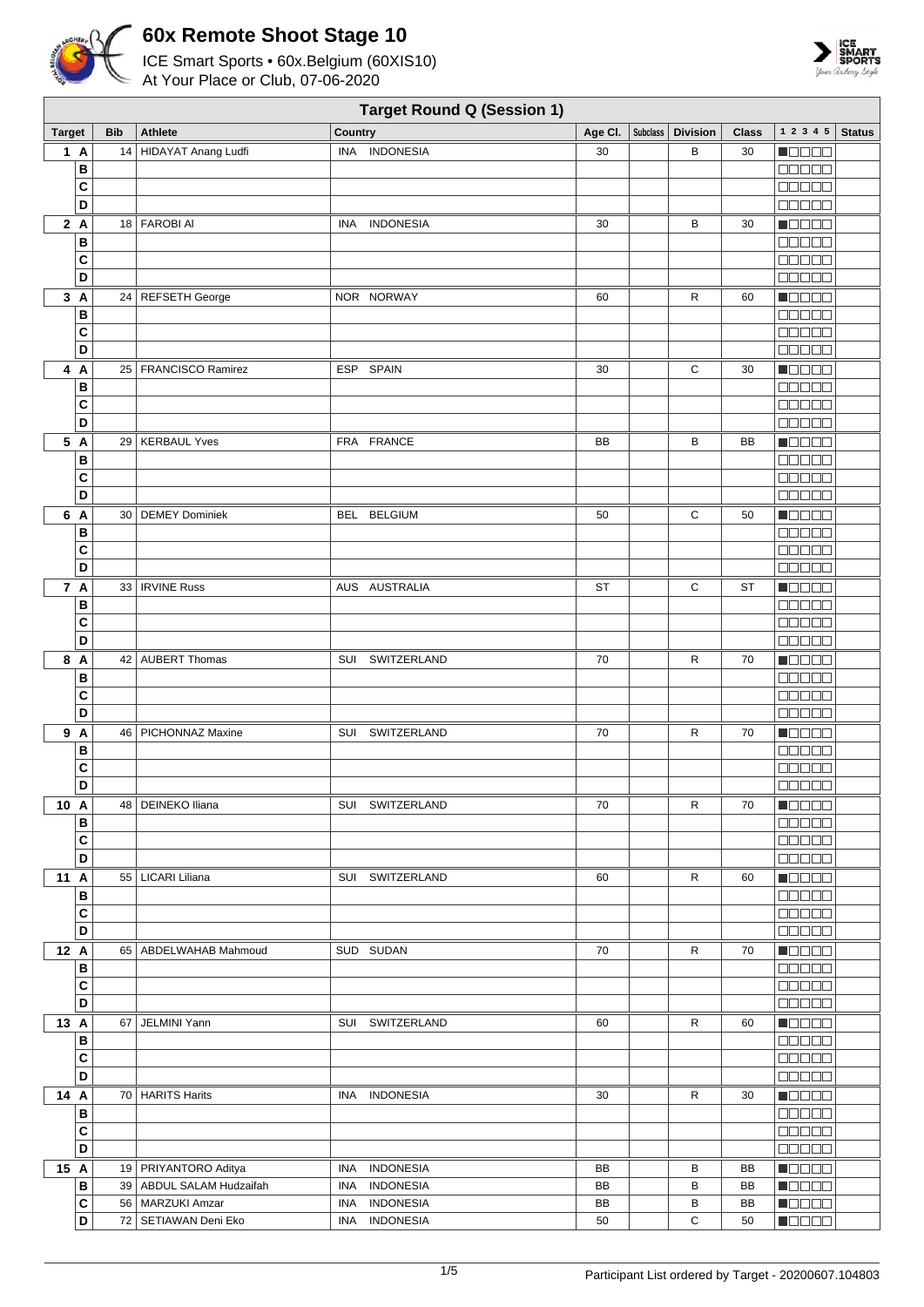



|               | <b>Target Round Q (Session 1)</b><br>Continue |            |                          |                                   |           |                 |                 |              |                                    |               |  |  |
|---------------|-----------------------------------------------|------------|--------------------------|-----------------------------------|-----------|-----------------|-----------------|--------------|------------------------------------|---------------|--|--|
| <b>Target</b> |                                               | <b>Bib</b> | <b>Athlete</b>           | Country                           | Age Cl.   | <b>Subclass</b> | <b>Division</b> | <b>Class</b> | 1 2 3 4 5                          | <b>Status</b> |  |  |
| 16 A          |                                               |            | 16 AYAH Dedi             | <b>INDONESIA</b><br>INA           | <b>ST</b> |                 | В               | ST           | N DE SE                            |               |  |  |
|               | В                                             | 17         | <b>KRISTANTI Lilik</b>   | <b>INDONESIA</b><br>INA           | <b>ST</b> |                 | B               | ST           | <b>M</b> OOOO                      |               |  |  |
|               | C                                             |            |                          |                                   |           |                 |                 |              | Maaaa                              |               |  |  |
|               | D                                             |            |                          |                                   |           |                 |                 |              | <b>00000</b>                       |               |  |  |
| 17 A          |                                               |            | 49   KRAMER Günther      | RSA SOUTH AFRICA                  | 30        |                 | С               | 30           | Maaaa                              |               |  |  |
|               | В                                             |            | 64 KOCK Niekie           | SOUTH AFRICA<br><b>RSA</b>        | 30        |                 | $\mathsf{C}$    | 30           | <b>MODER</b>                       |               |  |  |
|               | C                                             |            |                          |                                   |           |                 |                 |              | <b>00000</b>                       |               |  |  |
|               | D                                             |            |                          |                                   |           |                 |                 |              | <b>BEEBE</b>                       |               |  |  |
| 18 A          |                                               |            | 3   FITRIYANTO SH. Hari  | <b>INDONESIA</b><br><b>INA</b>    | 30        |                 | В               | 30           | n de ee                            |               |  |  |
|               | B                                             |            | 4   PURWANTORO Edi       | <b>INDONESIA</b><br><b>INA</b>    | 30        |                 | B               | 30           | Maaaa                              |               |  |  |
|               | C                                             |            | 5 HARTONO Iwan           | <b>INDONESIA</b><br>INA           | 30        |                 | В               | 30           | n do e d                           |               |  |  |
|               | D                                             |            |                          |                                   |           |                 |                 |              | <b>00000</b>                       |               |  |  |
| 19 A          |                                               |            | 20   VAN DAMME Kelly     | <b>BELGIUM</b><br><b>BEL</b>      | 30        |                 | С               | 30           | <b>MOBEL</b>                       |               |  |  |
|               | B                                             |            | 66 ACKX Enzo             | <b>BELGIUM</b><br><b>BEL</b>      | 30        |                 | C               | 30           | Maaaa                              |               |  |  |
|               | C                                             |            |                          |                                   |           |                 |                 |              | $\Box$ $\Box$ $\Box$ $\Box$ $\Box$ |               |  |  |
|               | D                                             |            |                          |                                   |           |                 |                 |              | 00000                              |               |  |  |
| 20            | $\overline{A}$                                |            | 077   HOURTOU Marlyse    | CHA CHAD                          | 70        |                 | R               | 70           | <b>N</b> OOOO                      |               |  |  |
|               | В                                             |            |                          |                                   |           |                 |                 |              | <b>00000</b>                       |               |  |  |
|               | C                                             |            |                          |                                   |           |                 |                 |              | <b>BBBBB</b>                       |               |  |  |
|               | D                                             |            |                          |                                   |           |                 |                 |              |                                    |               |  |  |
|               |                                               |            |                          | <b>Target Round Q (Session 2)</b> |           |                 |                 |              |                                    |               |  |  |
| <b>Target</b> |                                               | <b>Bib</b> | <b>Athlete</b>           | Country                           | Age Cl.   | <b>Subclass</b> | <b>Division</b> | <b>Class</b> | 1 2 3 4 5                          | <b>Status</b> |  |  |
|               | 1A                                            | $1 \mid$   | <b>SCHROEDERS Ronald</b> | <b>BELGIUM</b><br>BEL             | 30        |                 | C               | 30           | MOOO O                             |               |  |  |
|               | B                                             |            |                          |                                   |           |                 |                 |              | <b>NNO 00</b>                      |               |  |  |
|               | C                                             |            |                          |                                   |           |                 |                 |              | 00000                              |               |  |  |
|               | D                                             |            |                          |                                   |           |                 |                 |              | <b>00000</b>                       |               |  |  |
|               | 2A                                            |            | 2 LANNOYE Chanel         | <b>BELGIUM</b><br><b>BEL</b>      | <b>ST</b> |                 | B               | <b>ST</b>    | <u>maaaa</u>                       |               |  |  |
|               | B                                             |            |                          |                                   |           |                 |                 |              | <b>MONDO</b>                       |               |  |  |
|               | C                                             |            |                          |                                   |           |                 |                 |              | $\Box$ $\Box$ $\Box$ $\Box$        |               |  |  |
|               | D                                             |            |                          |                                   |           |                 |                 |              | 00000                              |               |  |  |
|               | 3A                                            |            | 6 LYNCH Mark             | RSA SOUTH AFRICA                  | 30        |                 | R               | 30           | <b>Reces</b>                       |               |  |  |
|               | В                                             |            |                          |                                   |           |                 |                 |              | <b>BBBBB</b>                       |               |  |  |
|               | C                                             |            |                          |                                   |           |                 |                 |              | <b>COOCO</b>                       |               |  |  |
|               | D                                             |            |                          |                                   |           |                 |                 |              | 00000                              |               |  |  |
|               | 4 A                                           |            | 7 SAUREN Yvo             | NED NETHERLANDS                   | <b>ST</b> |                 | R               | ST           | $\blacksquare$                     |               |  |  |
|               | В                                             |            |                          |                                   |           |                 |                 |              | <b>00000</b>                       |               |  |  |
|               | C                                             |            |                          |                                   |           |                 |                 |              | <u> E E E E E</u>                  |               |  |  |
|               | D                                             |            |                          |                                   |           |                 |                 |              | 00000                              |               |  |  |
|               | 5 A                                           |            | 9 COLIJN Bart            | NED NETHERLANDS                   | ST        |                 | В               | ST           | Macao                              |               |  |  |
|               | B                                             |            |                          |                                   |           |                 |                 |              | <b>OBBOD</b>                       |               |  |  |
|               | C                                             |            |                          |                                   |           |                 |                 |              | 00000                              |               |  |  |
|               | D                                             |            |                          |                                   |           |                 |                 |              |                                    |               |  |  |
|               | 6 A                                           |            | 11   BERGUIN Philippe    | FRA FRANCE                        | 50        |                 | С               | 50           | <b>Reces</b>                       |               |  |  |
|               | В                                             |            |                          |                                   |           |                 |                 |              | <b>BEBEE</b>                       |               |  |  |
|               | C                                             |            |                          |                                   |           |                 |                 |              | <b>BBBBB</b>                       |               |  |  |
|               | D                                             |            |                          |                                   |           |                 |                 |              | $\Box$                             |               |  |  |
|               | 7 A                                           |            | 12   SWANEPOEL Arrie     | RSA SOUTH AFRICA                  | 30        |                 | C               | 30           | <b>HOOOO</b>                       |               |  |  |
|               | B                                             |            |                          |                                   |           |                 |                 |              | <b>BEEBE</b>                       |               |  |  |
|               | C                                             |            |                          |                                   |           |                 |                 |              | 88888                              |               |  |  |
|               | D                                             |            |                          |                                   |           |                 |                 |              | 00000                              |               |  |  |
|               | 8 A                                           |            | 21 DAGRAIN Alexandre     | BEL BELGIUM                       | 60        |                 | R               | 60           | <b>Macao</b>                       |               |  |  |
|               | В                                             |            |                          |                                   |           |                 |                 |              | $\Box$                             |               |  |  |
|               | C                                             |            |                          |                                   |           |                 |                 |              | 00000                              |               |  |  |
|               | D                                             |            |                          |                                   |           |                 |                 |              | <b>BEBBE</b>                       |               |  |  |
|               | 9 A                                           |            | 22   LAWRENCE Winnette   | GUY GUYANA                        | 30        |                 | С               | 30           | <b>N</b> OOOO                      |               |  |  |
|               | В                                             |            |                          |                                   |           |                 |                 |              | <b>00000</b>                       |               |  |  |
|               | C                                             |            |                          |                                   |           |                 |                 |              | 00000                              |               |  |  |
|               | D                                             |            |                          |                                   |           |                 |                 |              | <b>BEBEE</b>                       |               |  |  |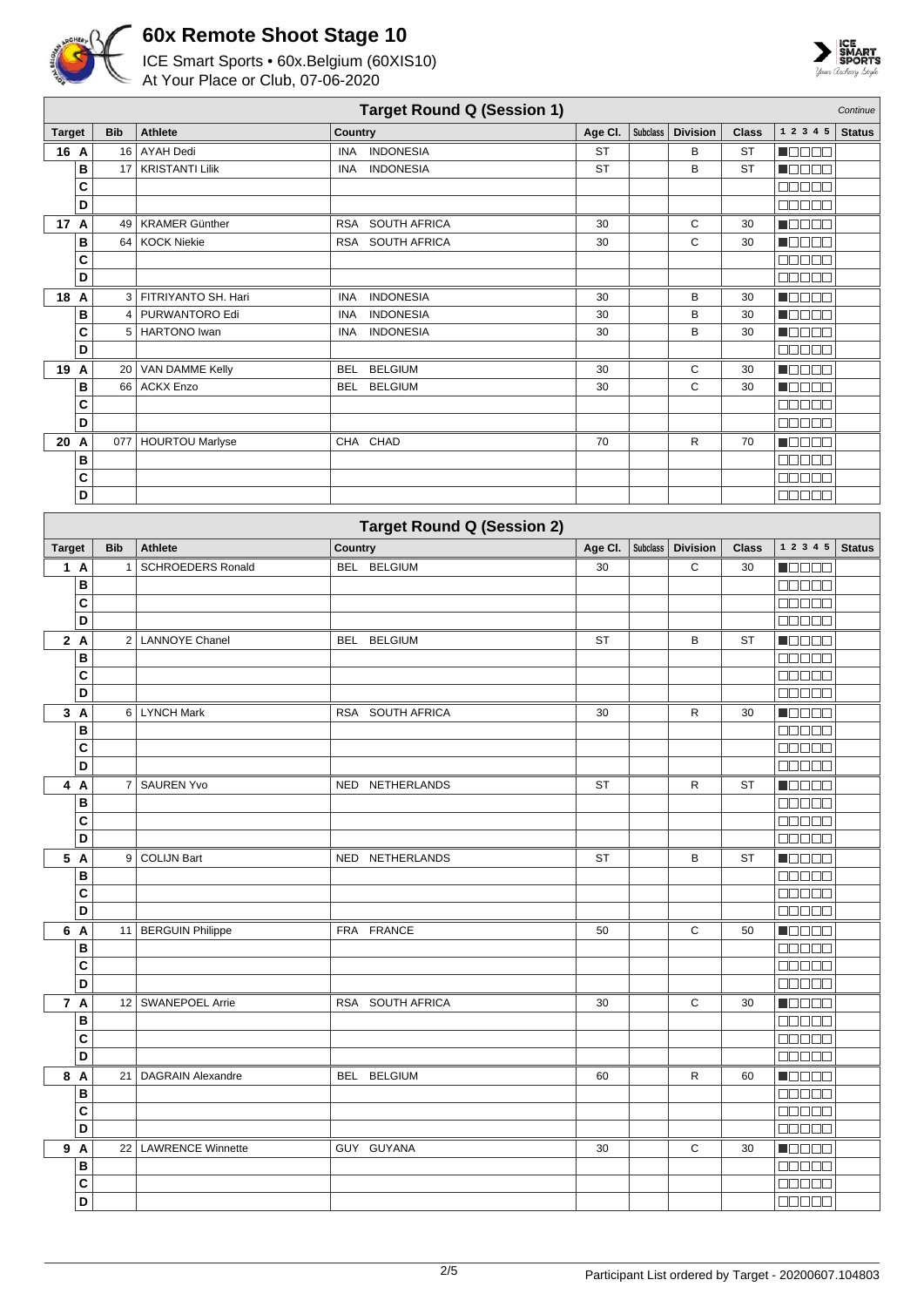



|                   | <b>Target Round Q (Session 2)</b><br>Continue |                                     |                                |         |  |                     |              |                                                   |               |  |  |
|-------------------|-----------------------------------------------|-------------------------------------|--------------------------------|---------|--|---------------------|--------------|---------------------------------------------------|---------------|--|--|
| <b>Target</b>     | <b>Bib</b>                                    | <b>Athlete</b>                      | Country                        | Age CI. |  | Subclass   Division | <b>Class</b> | 1 2 3 4 5                                         | <b>Status</b> |  |  |
| 10 A              |                                               | 26   BRAMSEN Rasmus                 | DEN DENMARK                    | 50      |  | C                   | 50           | N E E E E                                         |               |  |  |
| B                 |                                               |                                     |                                |         |  |                     |              | 00000                                             |               |  |  |
| C                 |                                               |                                     |                                |         |  |                     |              | 88888                                             |               |  |  |
| D                 |                                               |                                     |                                |         |  |                     |              | Maaaa                                             |               |  |  |
| 11 A<br>B         |                                               | 28 DE RYCKÈRE Eric                  | BEL BELGIUM                    | ST      |  | $\mathbf C$         | ST           | Maaaa<br>00000                                    |               |  |  |
| C                 |                                               |                                     |                                |         |  |                     |              | 80000                                             |               |  |  |
| D                 |                                               |                                     |                                |         |  |                     |              | Maaaa                                             |               |  |  |
| 12 A              |                                               | 32 MUNK CARLSEN Pil                 | DEN DENMARK                    | 50      |  | С                   | 50           | <b>Maaaa</b>                                      |               |  |  |
| B                 |                                               |                                     |                                |         |  |                     |              | <b>MARGE</b>                                      |               |  |  |
| $\mathbf{C}$      |                                               |                                     |                                |         |  |                     |              | an de L                                           |               |  |  |
| D                 |                                               |                                     |                                |         |  |                     |              | aasaa                                             |               |  |  |
| 13 A              |                                               | 36   BERTRAND Rollin                | TTO TRINIDAD AND TOBAGO        | 60      |  | $\mathsf{R}$        | 60           | <b>M</b> OOOQ                                     |               |  |  |
| B<br>C            |                                               |                                     |                                |         |  |                     |              | noooo<br><b>00000</b>                             |               |  |  |
| D                 |                                               |                                     |                                |         |  |                     |              | 88888                                             |               |  |  |
| 14 A              |                                               | 43   GAUTHE Christine               | FRA FRANCE                     | 30      |  | в                   | 30           | <b>M</b> OOOO                                     |               |  |  |
| B                 |                                               |                                     |                                |         |  |                     |              | 00000                                             |               |  |  |
| C                 |                                               |                                     |                                |         |  |                     |              | <b>BBBBB</b>                                      |               |  |  |
| D                 |                                               |                                     |                                |         |  |                     |              | <b>00000</b>                                      |               |  |  |
| 15 A              |                                               | 44   HERENT Vincent                 | FRA FRANCE                     | 70      |  | R                   | 70           | N BE E B                                          |               |  |  |
| B                 |                                               |                                     |                                |         |  |                     |              | <b>NULLE</b>                                      |               |  |  |
| C<br>D            |                                               |                                     |                                |         |  |                     |              | 88888<br><b>00000</b>                             |               |  |  |
| 16 A              |                                               | 45   DEMEY Henri                    | BEL BELGIUM                    | 30      |  | С                   | 30           | N BE E B                                          |               |  |  |
| В                 |                                               |                                     |                                |         |  |                     |              | 00000                                             |               |  |  |
| C                 |                                               |                                     |                                |         |  |                     |              | 00000                                             |               |  |  |
| D                 |                                               |                                     |                                |         |  |                     |              | 88888                                             |               |  |  |
| 17 A              |                                               | 47   ZEN Dzar El Ghifar             | <b>INA</b><br><b>INDONESIA</b> | 30      |  | R                   | 30           | Maaaa                                             |               |  |  |
| B                 |                                               |                                     |                                |         |  |                     |              | 88888                                             |               |  |  |
| C<br>D            |                                               |                                     |                                |         |  |                     |              | <b>REBEE</b>                                      |               |  |  |
| 18 A              |                                               | 59 ANNEL John                       | BAR BARBADOS                   | 30      |  | С                   | 30           | <b>00000</b><br>n de de                           |               |  |  |
| B                 |                                               |                                     |                                |         |  |                     |              | <b>BBBBB</b>                                      |               |  |  |
| C                 |                                               |                                     |                                |         |  |                     |              | 88888                                             |               |  |  |
| D                 |                                               |                                     |                                |         |  |                     |              | 00000                                             |               |  |  |
| 19 A              |                                               | 60 CHRISTENSEN Christian Brendstrup | DEN DENMARK                    | 70      |  | R                   | 70           | $\blacksquare$ $\square$ $\square$ $\blacksquare$ |               |  |  |
| B                 |                                               |                                     |                                |         |  |                     |              | 00000                                             |               |  |  |
| $\mathbf{C}$<br>D |                                               |                                     |                                |         |  |                     |              | 00000                                             |               |  |  |
|                   |                                               | 62 VAN STEEN Elian                  | BEL BELGIUM                    | 70      |  | R                   | 70           | 00000<br><b>Nacion</b>                            |               |  |  |
| 20 A<br>B         |                                               |                                     |                                |         |  |                     |              | 00000                                             |               |  |  |
| C                 |                                               |                                     |                                |         |  |                     |              | <b>00000</b>                                      |               |  |  |
| D                 |                                               |                                     |                                |         |  |                     |              | 00000                                             |               |  |  |
| 21 A              |                                               | 63 COLLAS Arne                      | BEL BELGIUM                    | 60      |  | R                   | 60           | <b>H</b> oodo                                     |               |  |  |
| B                 |                                               |                                     |                                |         |  |                     |              | 00000                                             |               |  |  |
| $\mathbf{C}$<br>D |                                               |                                     |                                |         |  |                     |              | 88888                                             |               |  |  |
| 22 A              |                                               |                                     |                                |         |  |                     |              | 00000                                             |               |  |  |
| B                 |                                               | 71   DE SMEDT Jarno                 | BEL BELGIUM                    | 70      |  | R                   | 70           | <b>Maaaa</b><br>88888                             |               |  |  |
| $\mathbf{C}$      |                                               |                                     |                                |         |  |                     |              | <b>00000</b>                                      |               |  |  |
| D                 |                                               |                                     |                                |         |  |                     |              | 00000                                             |               |  |  |
| 23 A              |                                               | 73   MOINEAU Christophe             | BEL BELGIUM                    | BB      |  | в                   | BB           | $\blacksquare$ $\square$ $\square$ $\square$      |               |  |  |
| B                 |                                               |                                     |                                |         |  |                     |              | <b>00000</b>                                      |               |  |  |
| $\mathbf{C}$      |                                               |                                     |                                |         |  |                     |              | <b>00000</b>                                      |               |  |  |
| D                 |                                               |                                     |                                |         |  |                     |              | <b>00000</b>                                      |               |  |  |
| 24 A<br>B         |                                               | 74   FERREIRA Gerard                | TTO TRINIDAD AND TOBAGO        | 50      |  | С                   | 50           | <b>Manag</b><br>00000                             |               |  |  |
| $\mathbf{C}$      |                                               |                                     |                                |         |  |                     |              | <b>COOOO</b>                                      |               |  |  |
| D                 |                                               |                                     |                                |         |  |                     |              | 88888                                             |               |  |  |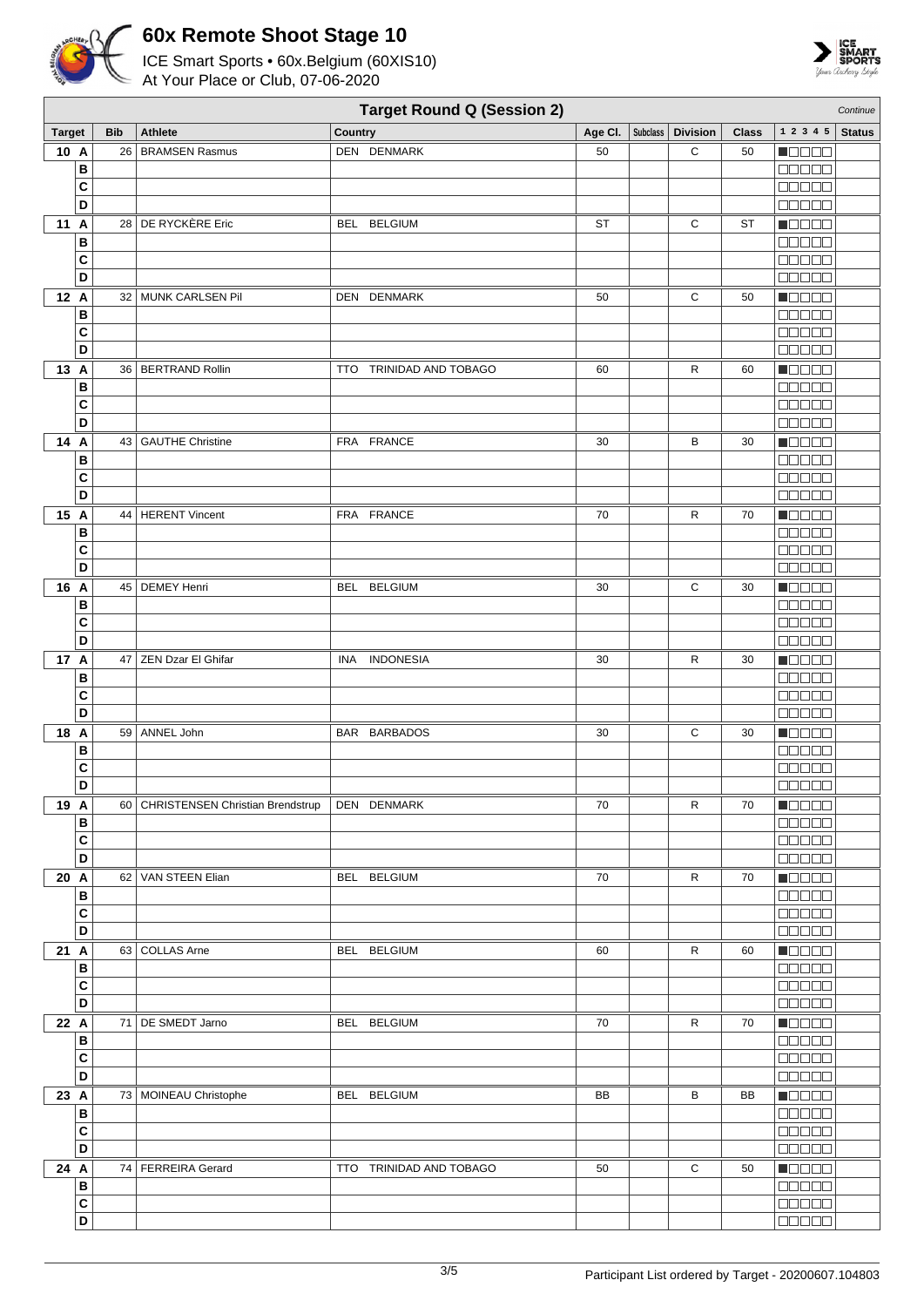



|                                | <b>Target Round Q (Session 2)</b><br>Continue |                         |                                      |           |                 |                 |              |                                              |               |  |  |  |
|--------------------------------|-----------------------------------------------|-------------------------|--------------------------------------|-----------|-----------------|-----------------|--------------|----------------------------------------------|---------------|--|--|--|
| <b>Target</b>                  | <b>Bib</b>                                    | <b>Athlete</b>          | Country                              | Age CI.   | Subclass        | <b>Division</b> | <b>Class</b> | 1 2 3 4 5                                    | <b>Status</b> |  |  |  |
| 25 A                           | 75                                            | <b>FRANCIS Sherwin</b>  | TTO TRINIDAD AND TOBAGO              | 50        |                 | С               | 50           | N O D O O                                    |               |  |  |  |
| B                              |                                               |                         |                                      |           |                 |                 |              | 00000                                        |               |  |  |  |
| C                              |                                               |                         |                                      |           |                 |                 |              | <b>BEEBE</b>                                 |               |  |  |  |
| D                              |                                               |                         |                                      |           |                 |                 |              | <b>BBBBB</b>                                 |               |  |  |  |
| 26 A                           |                                               | 35 ACKX Enzo            | <b>BELGIUM</b><br><b>BEL</b>         | 50        |                 | С               | 50           | <b>REGEE</b>                                 |               |  |  |  |
| B<br>C                         |                                               | 58 BUNTINX Tim          | <b>BELGIUM</b><br>BEL                | 50        |                 | C               | 50           | <b>HELED</b><br><b>BBBBB</b>                 |               |  |  |  |
| D                              |                                               |                         |                                      |           |                 |                 |              | <b>BBBBB</b>                                 |               |  |  |  |
| 27 A                           |                                               | 8 DUBOIS Florence       | FRA FRANCE                           | <b>ST</b> |                 | R               | <b>ST</b>    | <b>NOBED</b>                                 |               |  |  |  |
| B                              |                                               | 13   DESJOUIS Sebastien | FRA FRANCE                           | ST        |                 | R               | <b>ST</b>    | <b>NOBED</b>                                 |               |  |  |  |
| C                              |                                               |                         |                                      |           |                 |                 |              | 00000                                        |               |  |  |  |
| D                              |                                               |                         |                                      |           |                 |                 |              | 00000                                        |               |  |  |  |
| 28 A                           |                                               | 68 JOYCE Darragh        | <b>IRELAND</b><br><b>IRL</b>         | 30        |                 | R               | 30           | <b>Reces</b>                                 |               |  |  |  |
| B                              |                                               | 69 JOYCE Adam           | <b>GBR GREAT BRITAIN</b>             | 30        |                 | C               | 30           | <u>maaaa</u>                                 |               |  |  |  |
| C                              |                                               |                         |                                      |           |                 |                 |              | <b>BEBEE</b>                                 |               |  |  |  |
| D                              |                                               |                         |                                      |           |                 |                 |              | <b>00000</b>                                 |               |  |  |  |
| 29 A                           |                                               | 57   VAN MONTAGU Piotr  | <b>BELGIUM</b><br>BEL                | 50        |                 | C               | 50           | <b>N</b> OOOO                                |               |  |  |  |
| B                              |                                               |                         |                                      |           |                 |                 |              | 00000                                        |               |  |  |  |
| $\mathbf{C}$                   |                                               |                         |                                      |           |                 |                 |              | 00000                                        |               |  |  |  |
| D                              |                                               |                         |                                      |           |                 |                 |              | <b>00000</b>                                 |               |  |  |  |
| 30 A                           |                                               | 079   SCHROEDERS Ronald | BEL BELGIUM                          | 30        |                 | C               | 30           | <b>R</b> ooco                                |               |  |  |  |
| B                              |                                               |                         |                                      |           |                 |                 |              | 00000                                        |               |  |  |  |
| C<br>D                         |                                               |                         |                                      |           |                 |                 |              | 00000<br>00000                               |               |  |  |  |
|                                |                                               | 080 ALLAERT Nick        |                                      |           |                 |                 |              |                                              |               |  |  |  |
| 31 A<br>B                      |                                               |                         | <b>BELGIUM</b><br>BEL                | 70        |                 | R               | 70           | MOOO O<br><b>BBBBB</b>                       |               |  |  |  |
| C                              |                                               |                         |                                      |           |                 |                 |              | 00000                                        |               |  |  |  |
| D                              |                                               |                         |                                      |           |                 |                 |              | <b>ROBO B</b>                                |               |  |  |  |
|                                |                                               |                         |                                      |           |                 |                 |              |                                              |               |  |  |  |
|                                |                                               |                         |                                      |           |                 |                 |              |                                              |               |  |  |  |
|                                |                                               |                         | <b>Target Round Q (Session 3)</b>    |           |                 |                 |              |                                              |               |  |  |  |
| <b>Target</b>                  | <b>Bib</b>                                    | Athlete                 | Country                              | Age Cl.   | <b>Subclass</b> | <b>Division</b> | <b>Class</b> | 1 2 3 4 5                                    | <b>Status</b> |  |  |  |
| 1A                             |                                               | 10 SKODJE Cecilie       | NOR NORWAY                           | ST        |                 | В               | ST           | N DE E E                                     |               |  |  |  |
| B                              |                                               |                         |                                      |           |                 |                 |              | 00000                                        |               |  |  |  |
| C                              |                                               |                         |                                      |           |                 |                 |              | <b>BBBBB</b>                                 |               |  |  |  |
| D                              |                                               |                         |                                      |           |                 |                 |              |                                              |               |  |  |  |
| $\mathbf{2}$<br>$\overline{A}$ |                                               | 15   POTTER Michaela    | <b>BRITISH VIRGIN ISLANDS</b><br>IVB | 30        |                 | R               | 30           | <b>NODOD</b>                                 |               |  |  |  |
| В<br>C                         |                                               |                         |                                      |           |                 |                 |              | 00000<br>a a a a a                           |               |  |  |  |
| D                              |                                               |                         |                                      |           |                 |                 |              | <b>BBBBB</b>                                 |               |  |  |  |
| 3A                             |                                               | 23   KRAUSE Christopher | USA USA                              | ST        |                 | C               | ST           | n de de                                      |               |  |  |  |
| B                              |                                               |                         |                                      |           |                 |                 |              | $\Box \Box \Box \Box$                        |               |  |  |  |
| C                              |                                               |                         |                                      |           |                 |                 |              | 00000                                        |               |  |  |  |
| D                              |                                               |                         |                                      |           |                 |                 |              | 88888                                        |               |  |  |  |
| 4 A                            |                                               | 27 STREET Per           | DEN DENMARK                          | ST        |                 | В               | ST           | Maaaa                                        |               |  |  |  |
| B                              |                                               |                         |                                      |           |                 |                 |              | <b>BEBBB</b>                                 |               |  |  |  |
| C                              |                                               |                         |                                      |           |                 |                 |              |                                              |               |  |  |  |
| D                              |                                               |                         |                                      |           |                 |                 |              | $\Box$ $\Box$ $\Box$ $\Box$ $\Box$           |               |  |  |  |
| 5 A                            |                                               | 31   DEMEY Dominiek     | BEL BELGIUM                          | 30        |                 | C               | 30           | $\blacksquare$ $\square$ $\square$ $\square$ |               |  |  |  |
| В                              |                                               |                         |                                      |           |                 |                 |              | 88888                                        |               |  |  |  |
| C<br>D                         |                                               |                         |                                      |           |                 |                 |              | <b>BBBBB</b>                                 |               |  |  |  |
|                                |                                               | 34   IRVINE Russ        | AUS AUSTRALIA                        | ST        |                 | С               | ST           | 00000<br><b>NODER</b>                        |               |  |  |  |
| 6 A<br>B                       |                                               |                         |                                      |           |                 |                 |              | $\Box \Box \Box \Box \Box$                   |               |  |  |  |
| $\mathbf{C}$                   |                                               |                         |                                      |           |                 |                 |              | 88888                                        |               |  |  |  |
| $\overline{D}$                 |                                               |                         |                                      |           |                 |                 |              | $\Box$ $\Box$ $\Box$ $\Box$                  |               |  |  |  |
| 7 A                            |                                               | 41   FRETT Javlyn       | <b>BRITISH VIRGIN ISLANDS</b><br>IVB | 30        |                 | R               | 30           | <b>N</b> OOOO                                |               |  |  |  |
| $\, {\bf B}$                   |                                               |                         |                                      |           |                 |                 |              | <b>BBBBB</b>                                 |               |  |  |  |
| $\overline{\mathbf{c}}$<br>D   |                                               |                         |                                      |           |                 |                 |              | $\Box$ $\Box$ $\Box$ $\Box$                  |               |  |  |  |